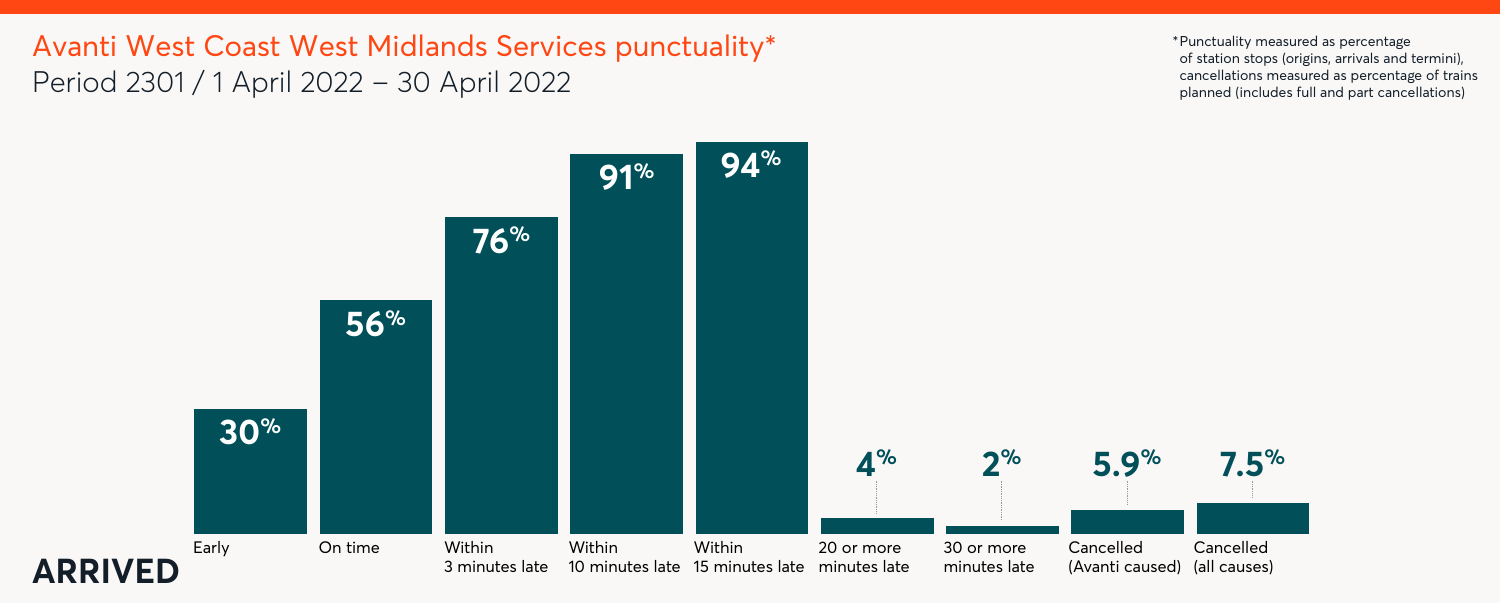



Avanti West Coast West Midlands Services punctuality\* 2301 Moving Annual Average / 2 May 2021 - 30 April 2022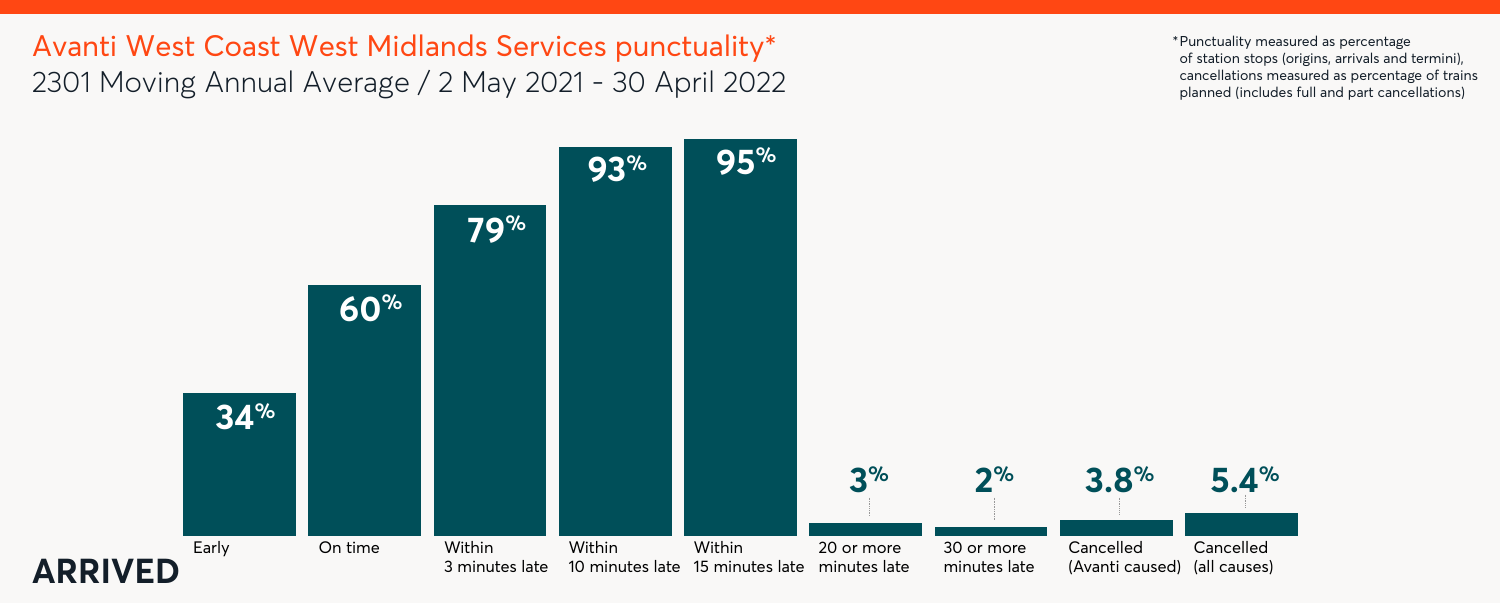

## Avanti West Coast North Wales Services punctuality\* Period 2301 / 1 April 2022 - 30 April 2022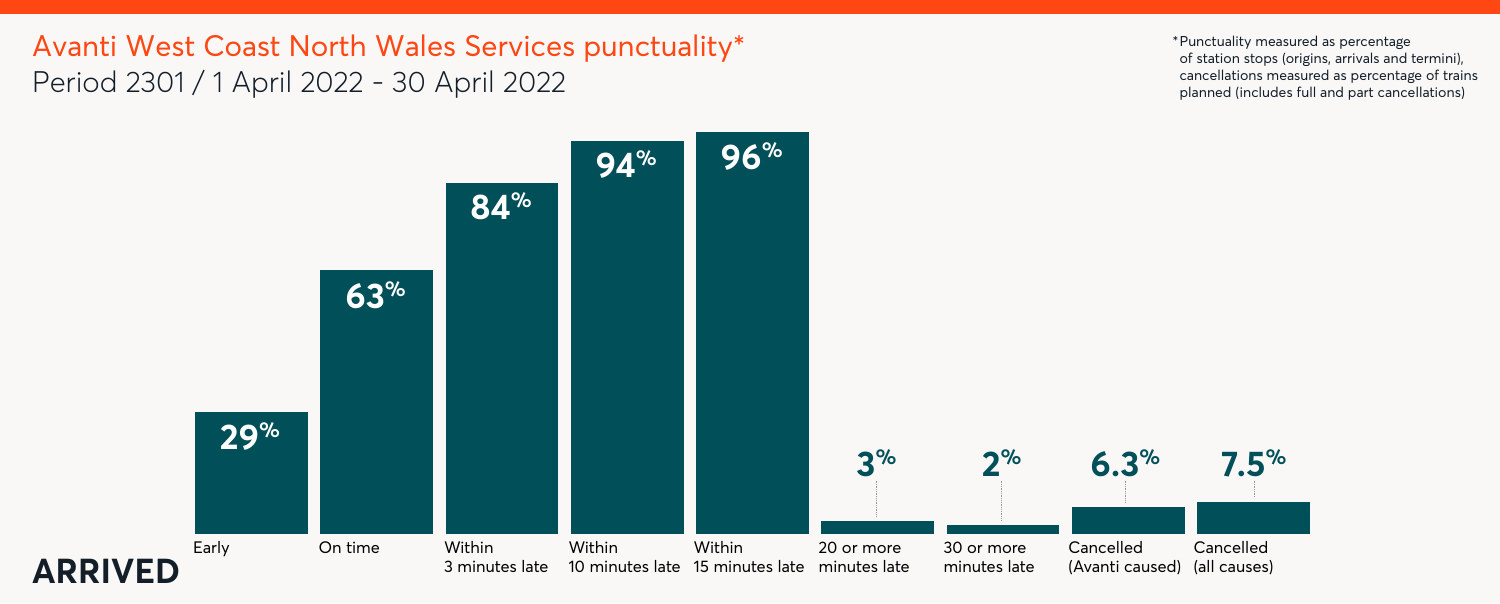

Avanti West Coast North Wales Services punctuality\* 2301 Moving Annual Average / 2 May 2021 - 30 April 2022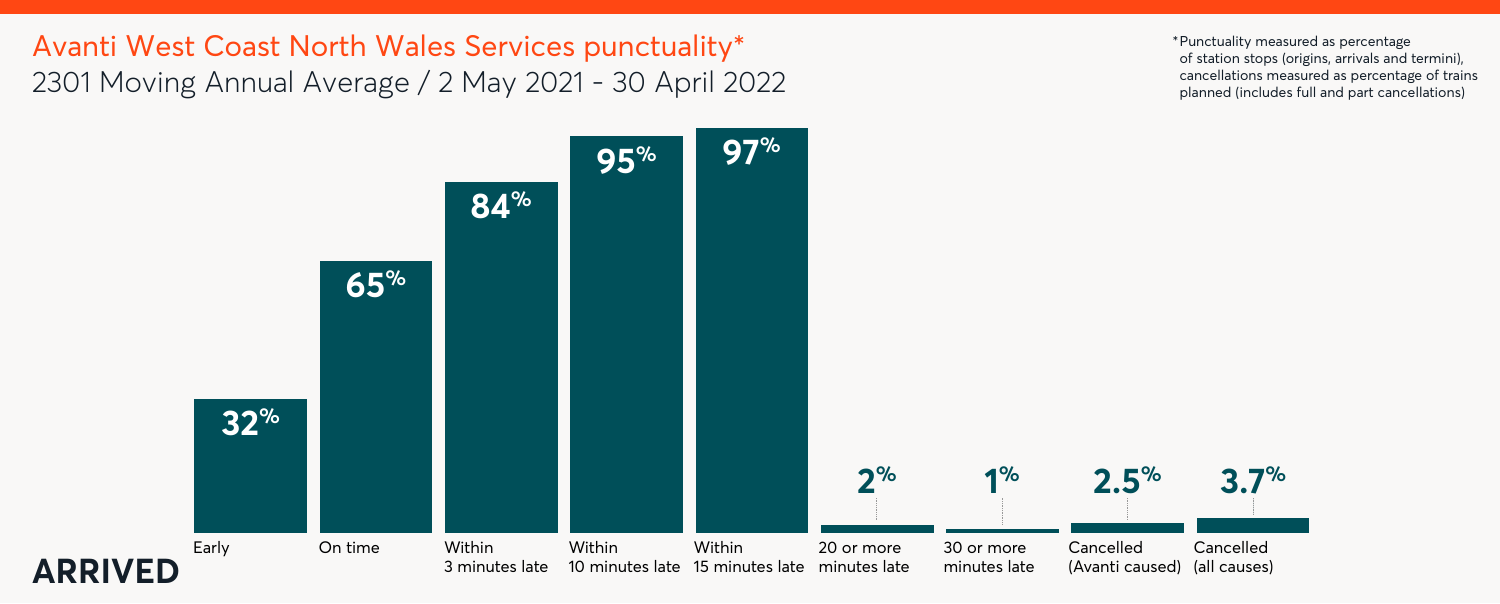

## Avanti West Coast Manchester Services punctuality\* Period 2301 / 1 April 2022 - 30 April 2022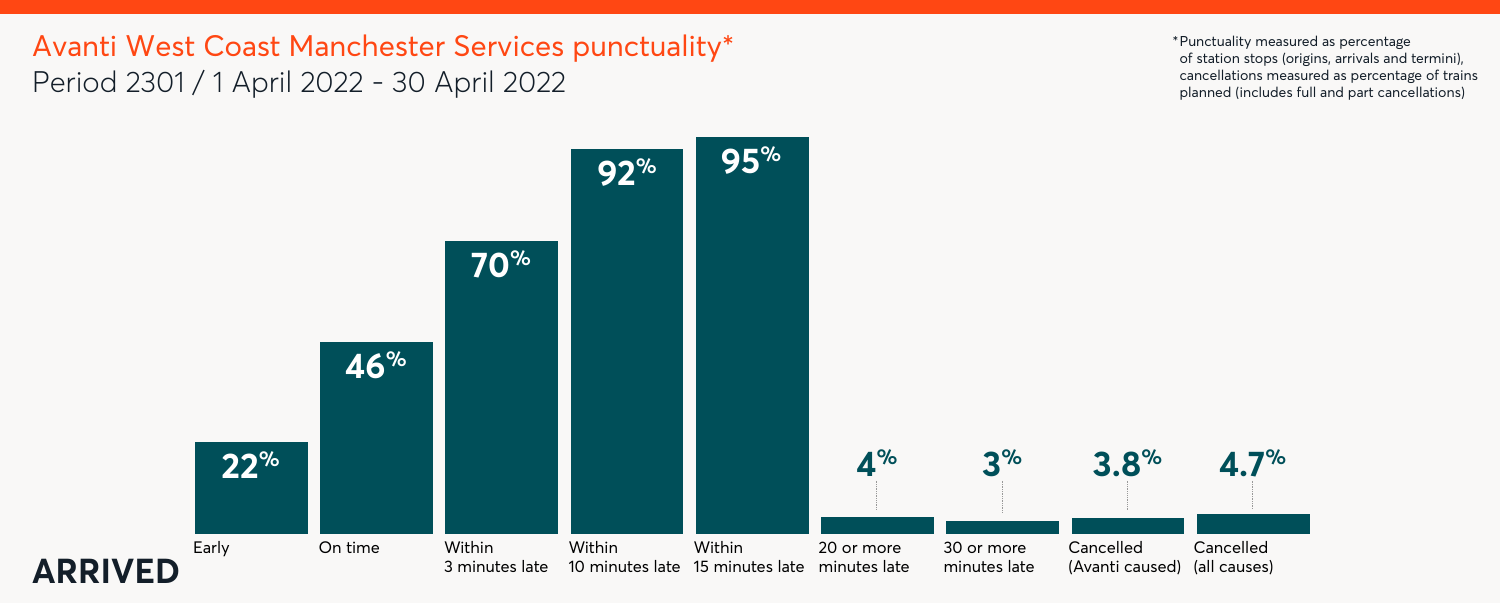

Avanti West Coast Manchester Services punctuality\* 2301 Moving Annual Average / 2 May 2021 - 30 April 2022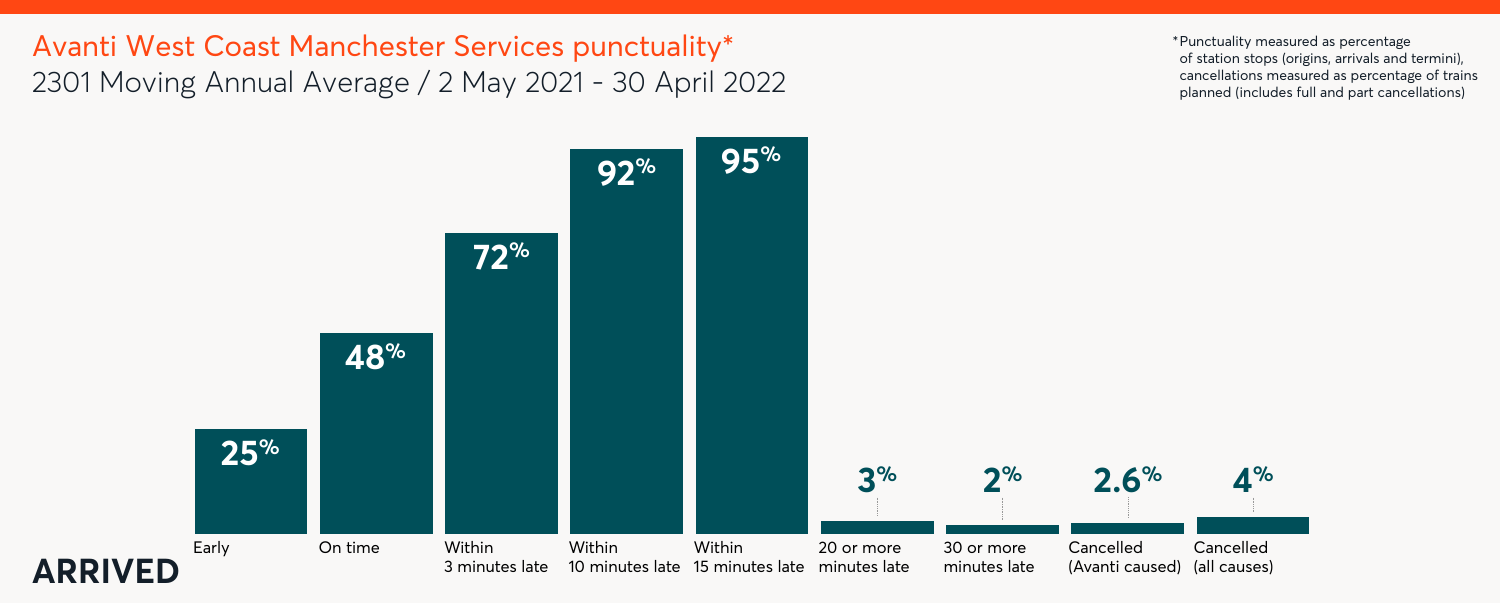

## Avanti West Coast Liverpool Services punctuality\* Period 2301 / 1 April 2022 - 30 April 2022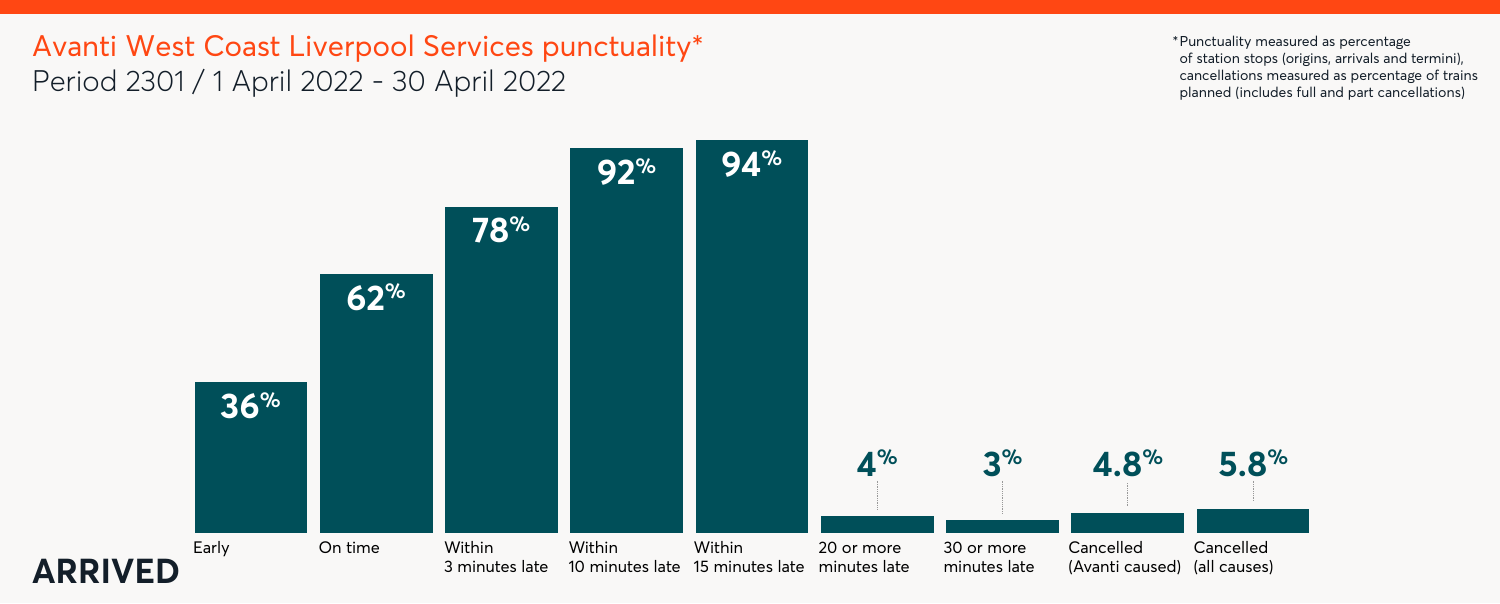

## Avanti West Coast Liverpool Services punctuality\* 2301 Moving Annual Average / 2 May 2021 - 30 April 2022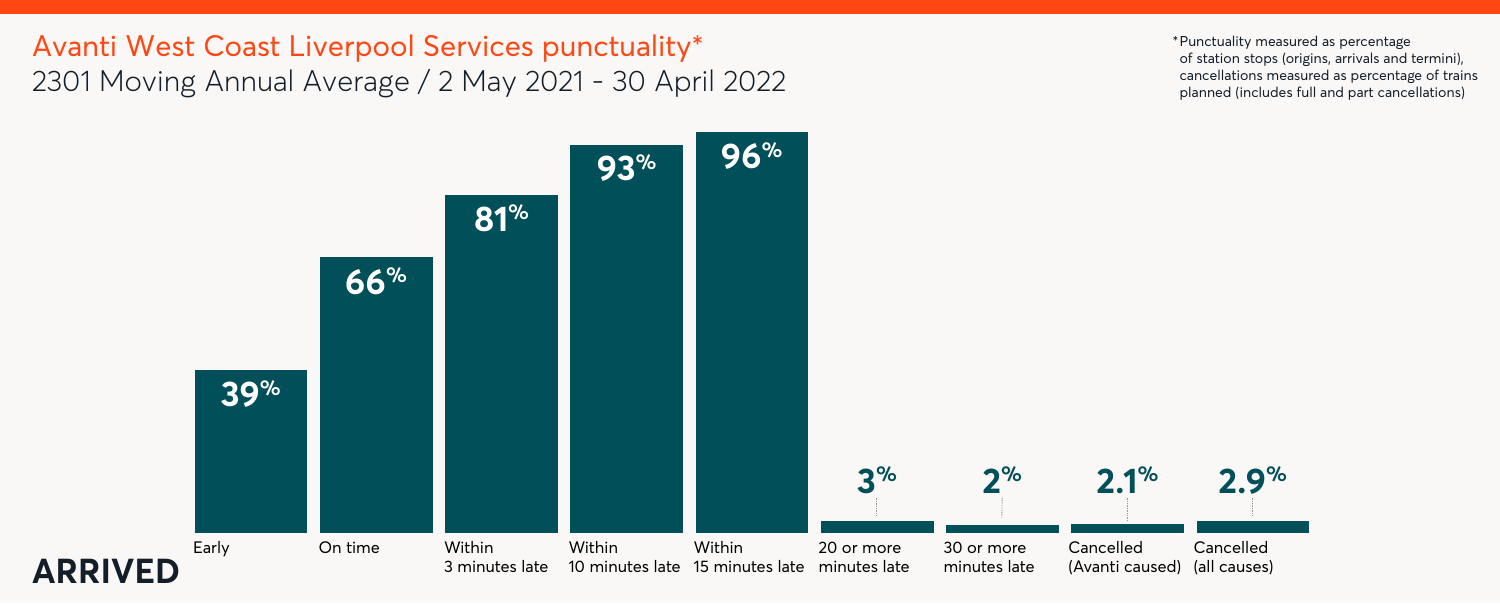



## Avanti West Coast London - Scotland Direct Services punctuality\* Period 2301 / 1 April 2022 - 30 April 2022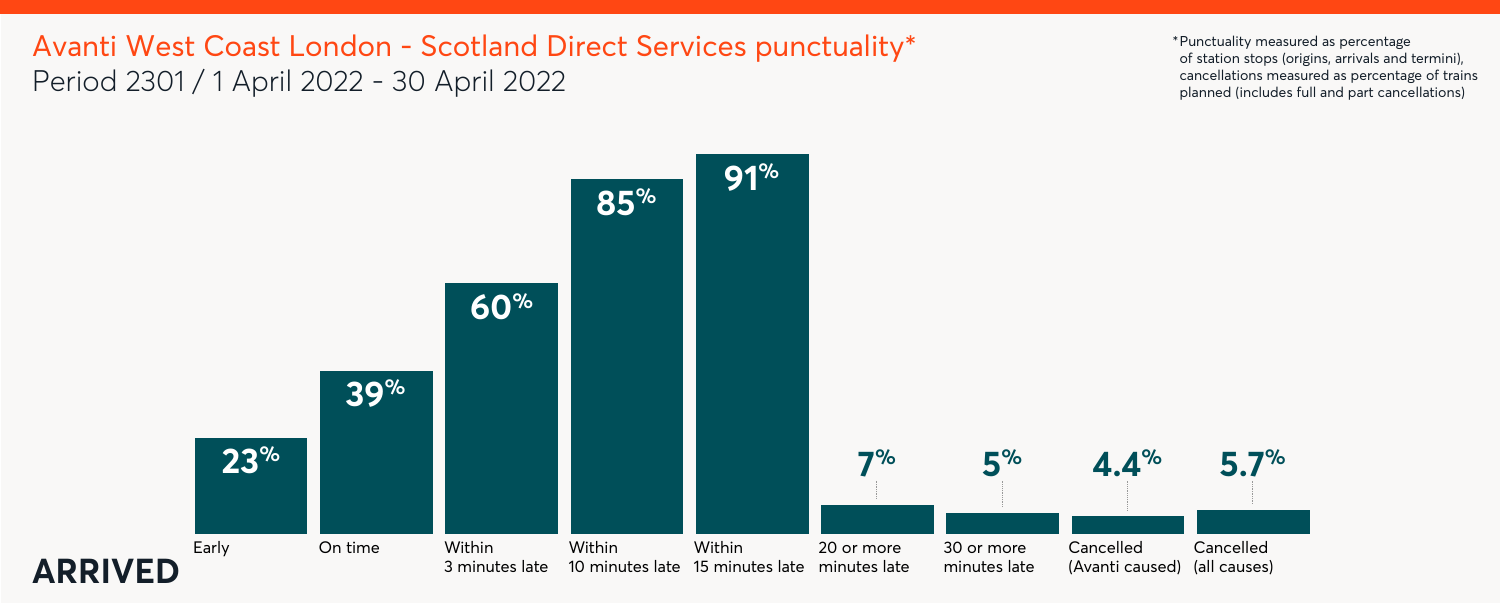



## Avanti West Coast London - Scotland Direct Services punctuality\* 2301 Moving Annual Average / 2 May 2021 - 30 April 2022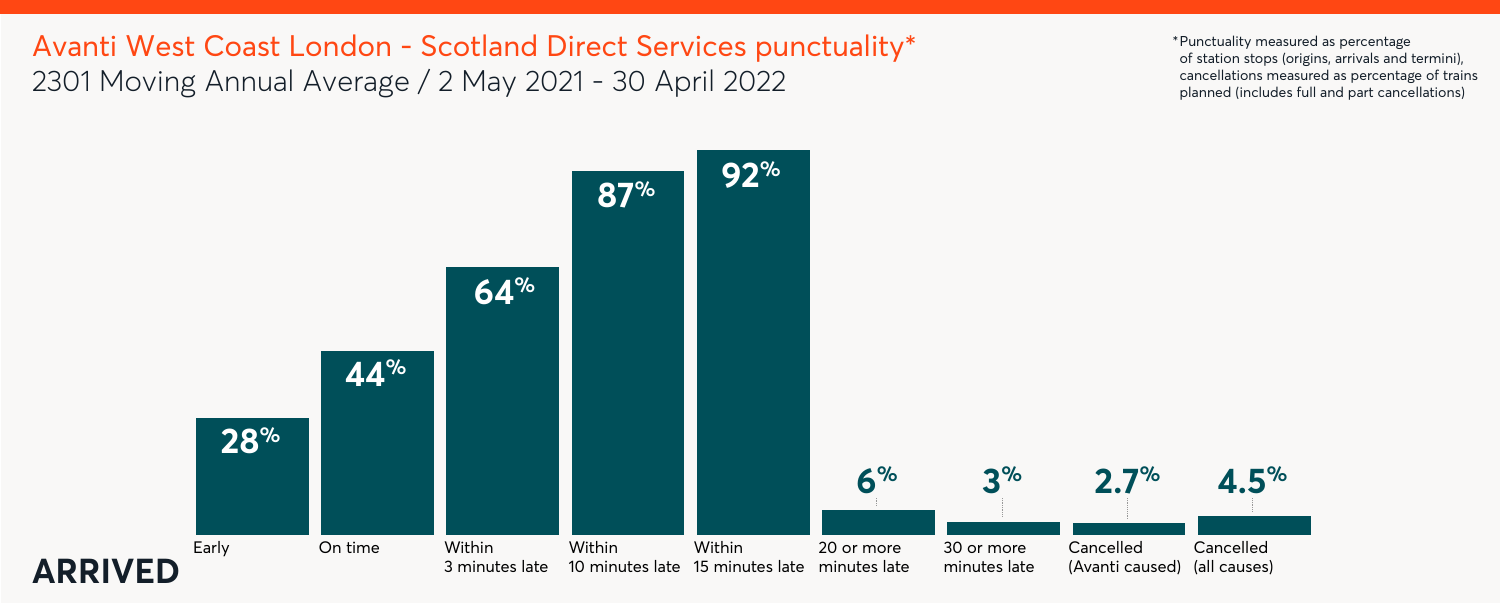



# Avanti West Coast London - Scotland Via Birmingham Services punctuality\* Period 2301 / 1 April 2022 - 30 April 2022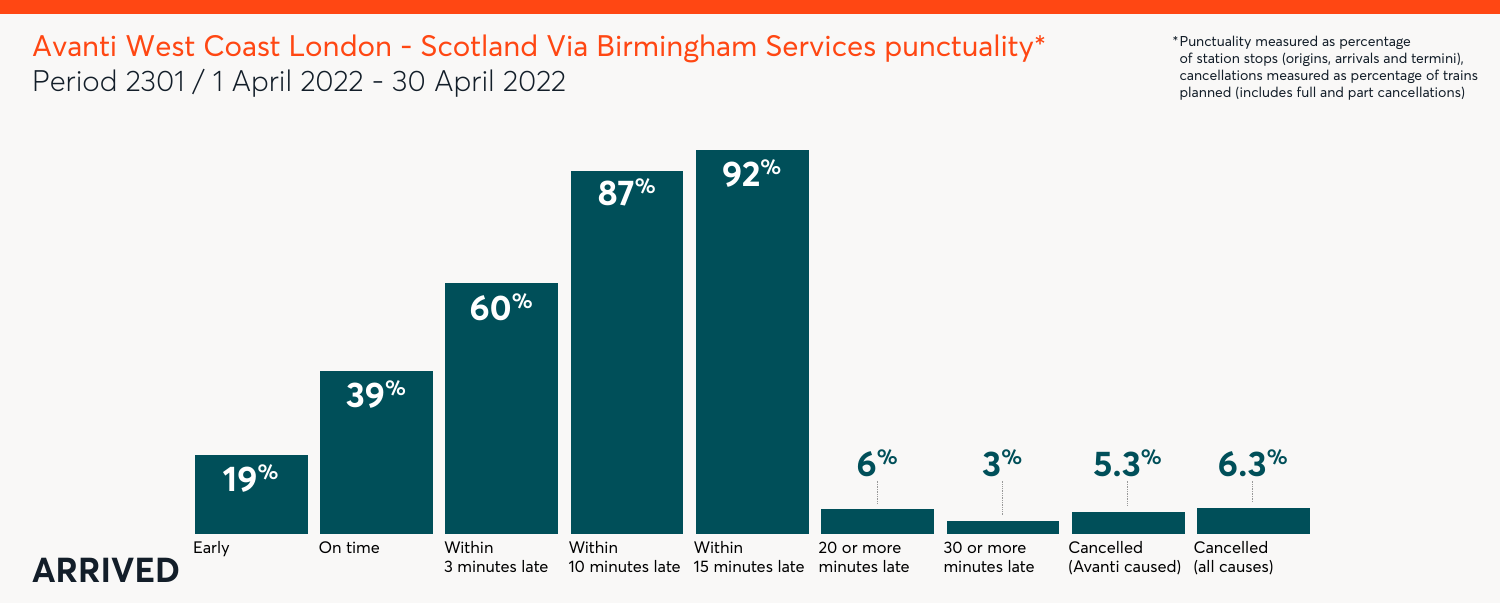



Avanti West Coast London - Scotland Via Birmingham Services punctuality\* 2301 Moving Annual Average / 2 May 2021 - 30 April 2022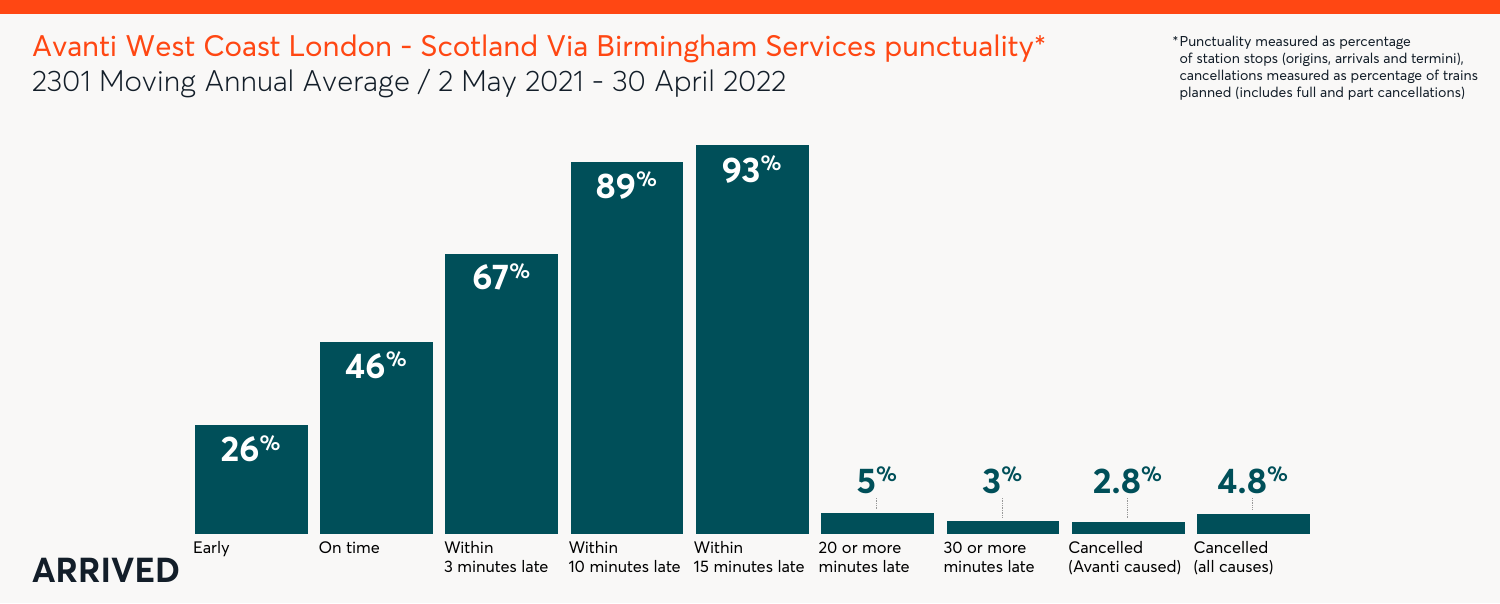



### Avanti West Coast Services punctuality\* Period 2301 / 1 April 2022 - 30 April 2022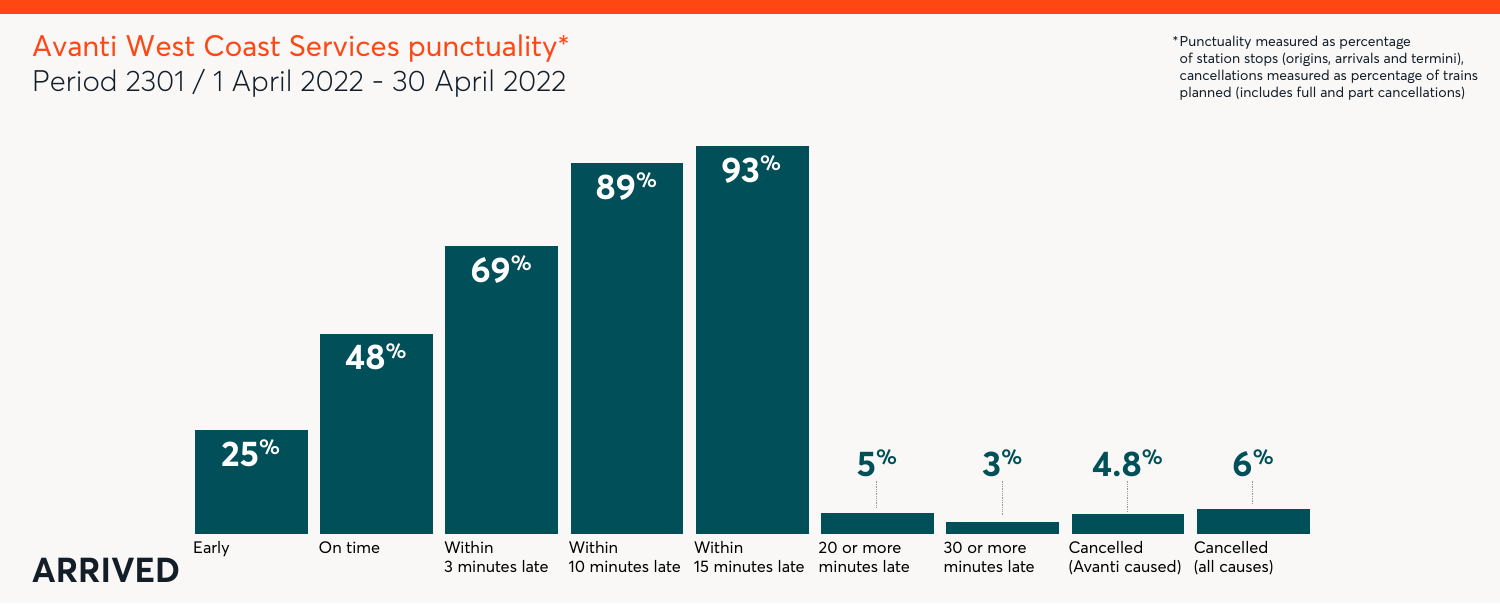



## Avanti West Coast Services punctuality\* 2301 Moving Annual Average / 2 May 2021 - 30 April 2022